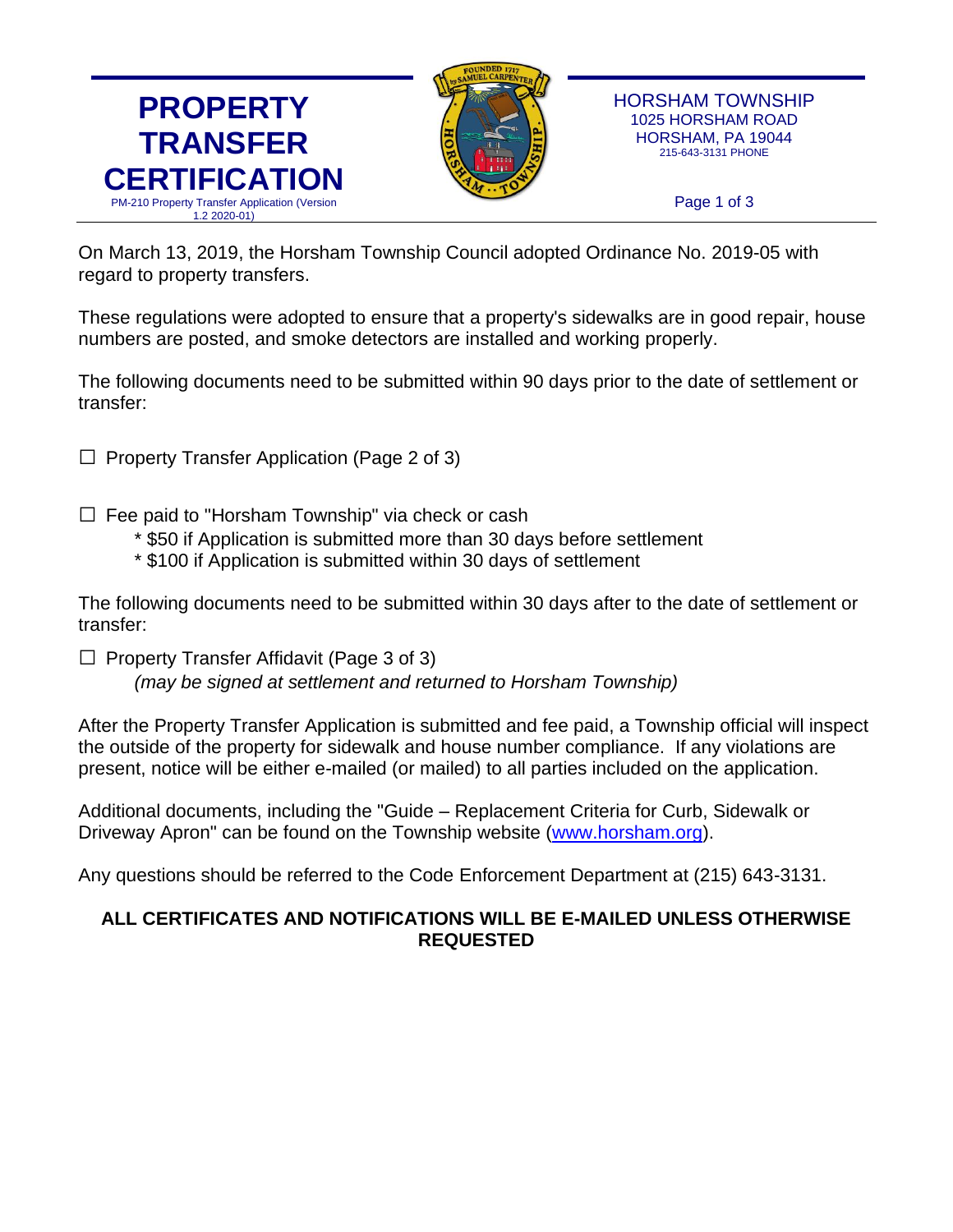

Г

HORSHAM TOWNSHIP 1025 HORSHAM ROAD HORSHAM, PA 19044 215-643-3131 PHONE

Page 2 of 3

*PLEASE PRINT CLEARLY OR TYPE ALL INFORMATION. IF PROVIDED, ALL INFORMATION WILL BE SENT VIA E-MAIL*

|                                                                  | ***TO BE COMPLETED BY THE PROPERTY SELLER*** |                                    |                  |                                 |  |
|------------------------------------------------------------------|----------------------------------------------|------------------------------------|------------------|---------------------------------|--|
| Property Address:                                                |                                              |                                    | Settlement Date: |                                 |  |
| Current Owner(s):                                                |                                              |                                    |                  |                                 |  |
| <b>Seller(s) Mailing Address</b><br>(incl City, State, ZIP):     |                                              |                                    |                  |                                 |  |
| Cell:<br>Phone:                                                  |                                              | E-mail:                            |                  |                                 |  |
| Purchaser(s):                                                    |                                              |                                    |                  |                                 |  |
| <b>Purchaser(s)</b> Mailing Address<br>(incl City, State, ZIP):  |                                              |                                    |                  |                                 |  |
| Phone:                                                           | Cell:                                        |                                    | E-mail:          |                                 |  |
| <b>Seller's Agent</b><br>Name and Company:                       |                                              |                                    |                  |                                 |  |
| <b>Agent's Mailing Address</b><br>(incl. City, State, ZIP):      |                                              |                                    |                  |                                 |  |
| Phone:                                                           | Cell:                                        |                                    | E-mail:          |                                 |  |
| E-mail/Mail Certificate to:                                      |                                              |                                    |                  |                                 |  |
| Signature of Property Owner:                                     |                                              |                                    | Date:            |                                 |  |
|                                                                  | *** TO BE COMPLETED BY THE TOWNSHIP***       |                                    |                  |                                 |  |
| Sidewalk & House Number Inspection                               |                                              | Reinspection<br>(if necessary)     |                  | Reinspection<br>(if necessary)  |  |
| Date:<br>Inspector:                                              |                                              | Date:                              |                  | Date:                           |  |
| House Number: $\Box$ Pass $\Box$ Fail<br>Sidewalk: □ Pass □ Fail |                                              | Inspector:                         |                  | Inspector:                      |  |
| Curb: □ Pass □ Fail<br>Driveway Apron: □ Pass □ Fail             |                                              | Result: $\Box$ Pass $\Box$<br>Fail |                  | Result: $\Box$ Pass $\Box$ Fail |  |
| Comments:                                                        |                                              | Comments:                          |                  | Comments:                       |  |
|                                                                  |                                              |                                    |                  |                                 |  |
|                                                                  |                                              |                                    |                  |                                 |  |
|                                                                  |                                              |                                    |                  |                                 |  |
|                                                                  |                                              |                                    |                  |                                 |  |
|                                                                  |                                              |                                    |                  |                                 |  |
|                                                                  |                                              |                                    |                  |                                 |  |